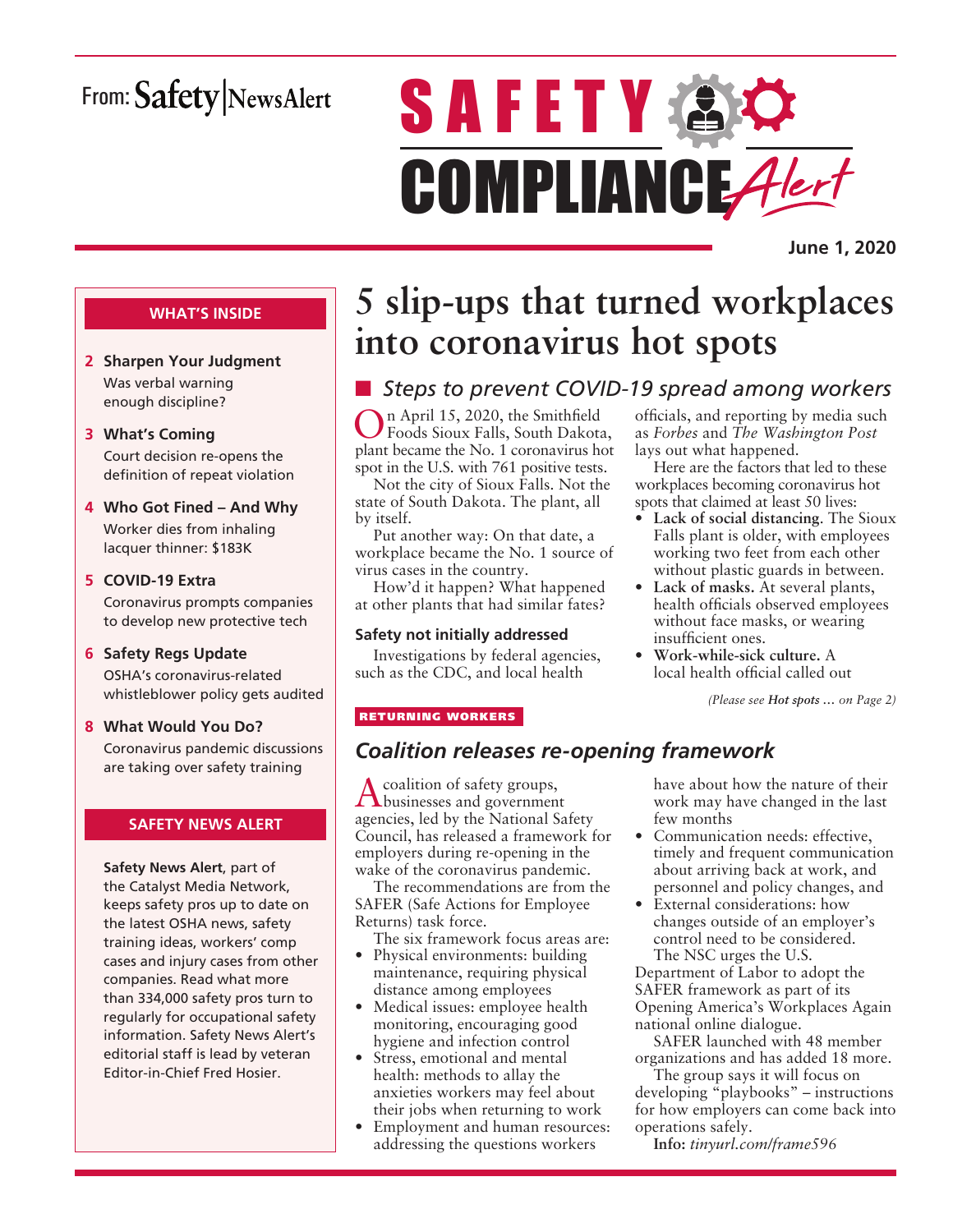#### FEDERAL GUIDANCE

# **Cleaning workplaces after coronavirus**<br> **C** mployers are getting guidance on sprays, concentrates and wipes - t

Employers are getting guidance on how to properly clean and disinfect their facilities before re-opening from coronavirus-related closures.

The EPA and the Centers for Disease Control issued guidance providing step-by-step instruction for post-pandemic cleaning and disinfecting of workplaces, public spaces, businesses, schools and homes.

The guidance includes a cleaning and disinfecting decision tool.

#### **2-step process**

To properly disinfect surfaces to reduce the risk of COVID-19 exposure, a two-step process should be followed:

- 1. Use soap and water to remove germs, dirt and impurities from surfaces, which lowers the risk of spreading infection.
- 2. Use disinfectants to kill germs still living on surfaces to further lower the risk of spreading infection. The EPA has a list of disinfectant products – including ready-to-use



**EDITOR-IN-CHIEF: FRED HOSIER** FHOSIER@PBP.COM

EDITOR: MERRIELL MOYER MANAGING EDITOR: RICH HENSON PRODUCTION EDITOR: PATTI JACOBY EDITORIAL DIRECTOR: CURT BROWN

*Safety Compliance Alert* (ISSN 1077-9787), June 1, 2020, Vol. 26 No. 596, is published semimonthly except once in December (23 times a year)

This publication is designed to provide accurate and authoritative information in regard to the subject matter covered. It is sold with the understanding that the publisher is not engaged in rendering legal, accounting, or other professional services. If legal or other expert assistance is required, the services of a competent professional should be sought. — From a declaration of principles jointly adopted by a committee of the American Bar Association and a committee of publishers.

**Copyright © 2020** Safety | News Alert. Please respect our copyright: Reproduction of this material is prohibited without prior permission. All rights reserved in all countries.

sprays, concentrates and wipes – that are effective against the coronavirus.

The agency reminds users to follow product label instructions and safety information closely, including:

- leaving product on surfaces long enough to kill germs, and
- rinsing the product off to avoid ingesting it. **Info:** *tinyurl.com/cleaning596*

#### *Hot spots …*

*(continued from Page 1)*

the Greeley, CO, JBS USA beef processing plant after employees said they were encouraged to come to work sick.

- **Incentives sent wrong message.** The JBS plant posted on its Facebook page that all employees who came to work on a particular day would receive five pounds of ground beef as they left work. Translated: Go to work, sick or not, get free food.
- **Language barrier.** At the Smithfield plant in South Dakota, workers were given packets about COVID-19 and safety – in English only. The CDC found 40 languages spoken at the plant. Reminder: OSHA requires safety training to be provided in languages employees understand.

#### **Commonly known solutions**

In each of the workplace hot spot cases, companies took steps to protect employees after the virus had already spread widely among their workforces.

The solutions won't be a surprise to anyone who has followed the situation: • masks

- social distancing (at least six feet)
- proper training about COVID-19 for employees, and
- plastic "sneeze guards" to protect employees who aren't six feet apart. Last but not least: This is where

**good safety cultures** come into play. It's simple. Safety first. No employee should feel they have to choose between risking their life and keeping their job.

**Info:** Access this story on our website for more information.

### *S h a r p e n y o u r j u d g m e n t*

*This feature provides a framework for decision making that helps keep you and your company out of trouble. It describes a recent legal conflict and lets you judge the outcome.*

#### **NO WAS VERBAL WARNING ENOUGH DISCIPLINE?**

"Safety Manager Pete Travers!" Attorney John Jenkins shouted.

Pete was staring out the window until John's shouting brought him out of his reverie.

"Sorry John, I must have been daydreaming," Pete said. "It was really surreal ... we were all confined to our homes for some reason."

"Strange ... but I have something serious to discuss," John said.

#### **'They knew better'**

"We've been fined by OSHA," John continued. "Something about a supervisor who was injured in a fall."

"Terence Connor fell while he and another employee were working at a little above 6 feet in height," Pete said. "They were supposed to be using a scaffold and fall protection.

"Instead, they decided to balance themselves on some boards they placed between the stairwell walls and hand railings," Pete continued.

"You disciplined them?" John asked.

"They definitely knew better, so yes," Pete replied. "Well, as per policy, I gave the employee a verbal since it was his first offense. I'll give Terence a talking to as well once he's back on full duty."

"You said 'they knew better.' Does that mean they were trained to do it more safely?" John asked.

"If you're asking about unpreventable employee misconduct, I'd say it definitely was," Pete said.

Pete's company fought the citation. Did it win?

**n** *Make your decision, then please turn to Page 6 for the ruling.*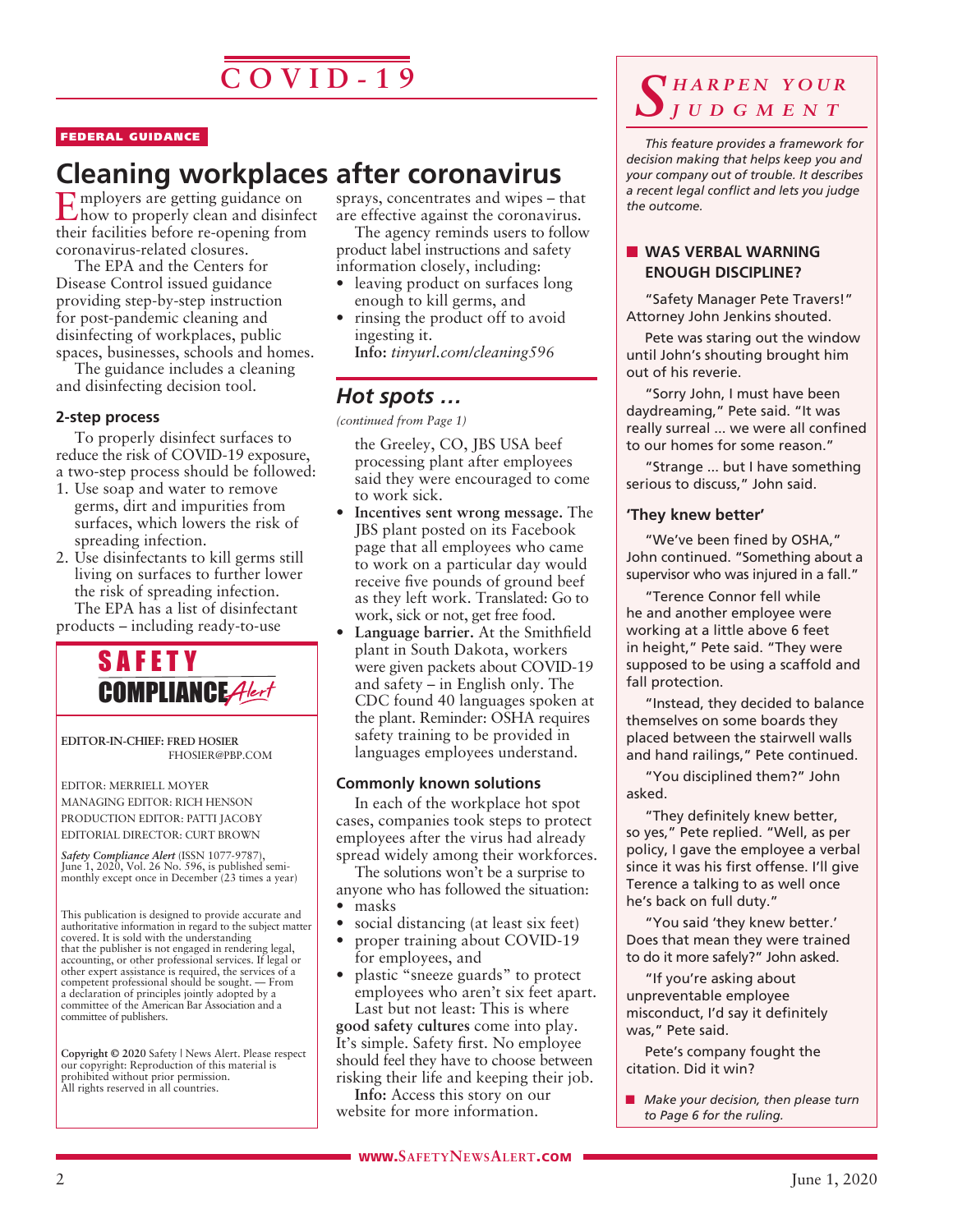# **W h a t ' s C o m in g**

#### OSHA VIOLATIONS

# **Decision re-opens definition of 'repeat'**

**n** PREVIOUS RULING ON SEVERITY OF VIOLATION THROWN OUT BY COURT

An OSHA appeal of a 2018 decision making repeat citations tougher for the agency to prove has been rejected as moot by a federal appeals court, giving the agency at least a partial victory.

The appeals court remanded the case to the Occupational Safety and Health Review Commission, suggesting it should also vacate it as moot since the company filed for bankruptcy and can no longer pay the fine.

#### **Company filed for bankruptcy**

OSHA appealed the OSHRC's decision on a citation and fine of \$7,000 against Angelica Textile Services, a commercial laundry, which saw the commission downgrade the agency's repeat violations to serious status.

During the proceedings, Angelica filed for Chapter 11 bankruptcy, so it can't pay the fine and hasn't appeared in court during the appeal process, which renders the case moot and effectively wipes out the decision, according to the appeals court.

OSHA also failed to collect the fine

from the bankrupt estate earlier. Now there is no way to collect it.

#### **Narrower focus for 'repeat'**

The original 2018 decision refined what the OSHRC considered a repeat citation with the commission stating Angelica "actively sought to eliminate similar hazards" after receiving the prior citations.

Angelica was cited in 2005 for completely failing to comply with confined space and lockout/tagout rules, but the repeat citations issued in 2008 – which led to the 2018 decision – showed just small problems under the same regs.

So because the company took measures to abate the hazards after the original citations, the commission said there was no basis for OSHA to issue the repeat citations, so it downgraded them to "serious."

Now that the case is considered moot, OSHA gets a reprieve on what can be considered a repeat violation.

However, a similar case could be brought at any time. With new faces on the commission since 2018, it's hard to say how it would rule now. **Info:** *tinyurl.com/angelica596*

#### PANDEMIC RESPONSE

#### *Hospital ups safety after nurses' lawsuit dismissed*

Alawsuit brought against a New York City hospital for allegedly failing to keep its nurses safe during the coronavirus pandemic was dismissed by a federal judge.

The judge found in favor of the Montefiore Medical Center, dismissing the lawsuit brought against it by the New York State Nurses Association, but the union is still calling this a win since the hospital moved toward better safety after the lawsuit was filed.

Accusations against the hospital included failing to provide enough PPE and a lack of measures to prevent further spread of the coronavirus.

In his decision, the judge said he "did not have the authority to rule on the disagreement."

This was because he found the hospital and union were in a better position than the court to find a way to achieve their goals.

The judge said he assumed both sides shared the "ultimate goal of maximizing protections for healthcare workers on the front lines."

#### **Win-win situation?**

Since the lawsuit was filed, the hospital has already made changes, handing out N95 masks to nurses daily, restoring their sick pay, expanding testing to nurses with coronavirus patients and giving them additional compensation benefits, according to an NYSNA statement.

**Info:** *tinyurl.com/nurses596*

### **Trends To Watch**

*Watch what's happening in various states. Some actions indicate trends.*

#### **N** WORKER FIRED FOR USING **WEED CAN PURSUE LAWSUIT**

A **New York** court refused to dismiss a case for an employer that terminated an employee who tested positive for marijuana, but who had obtained medical marijuana certification prior to being fired.

Kathleen Gordon was ordered by her employer, Consolidated Edison, to take a random drug test Dec. 21, 2016 and was fired Jan. 11, 2017 for a positive result, according to a blog post by law firm Jackson Lewis.

After she took the drug test, but before the termination, Gordon became a certified medical marijuana patient to treat inflammatory bowel disease, so she filed a disability discrimination claim.

Consolidated Edison argued Gordon took the drug test before becoming a patient, and she admitted smoking marijuana on the day she took the drug test, days before getting her medical marijuana card.

The court wouldn't dismiss the case because there were issues of fact as to why Gordon was fired, specifically the fact the company knew about Gordon's disability prior to its decision to fire her.

#### **N** POSITIVE DRUG TEST NOT **ENOUGH TO DENY COMP**

A **Kentucky** employer couldn't use an injured worker's cocaine use to prevent it from having to pay workers' comp.

Bernabe Aguirre tested positive for cocaine after falling from a ladder.

In court, R&T Acoustics said Aguirre's voluntary intoxication caused the incident, and an administrative law judge agreed.

However, in an unpublished decision, the state supreme court said the positive test alone was not enough to prove drug use was the sole cause of the incident.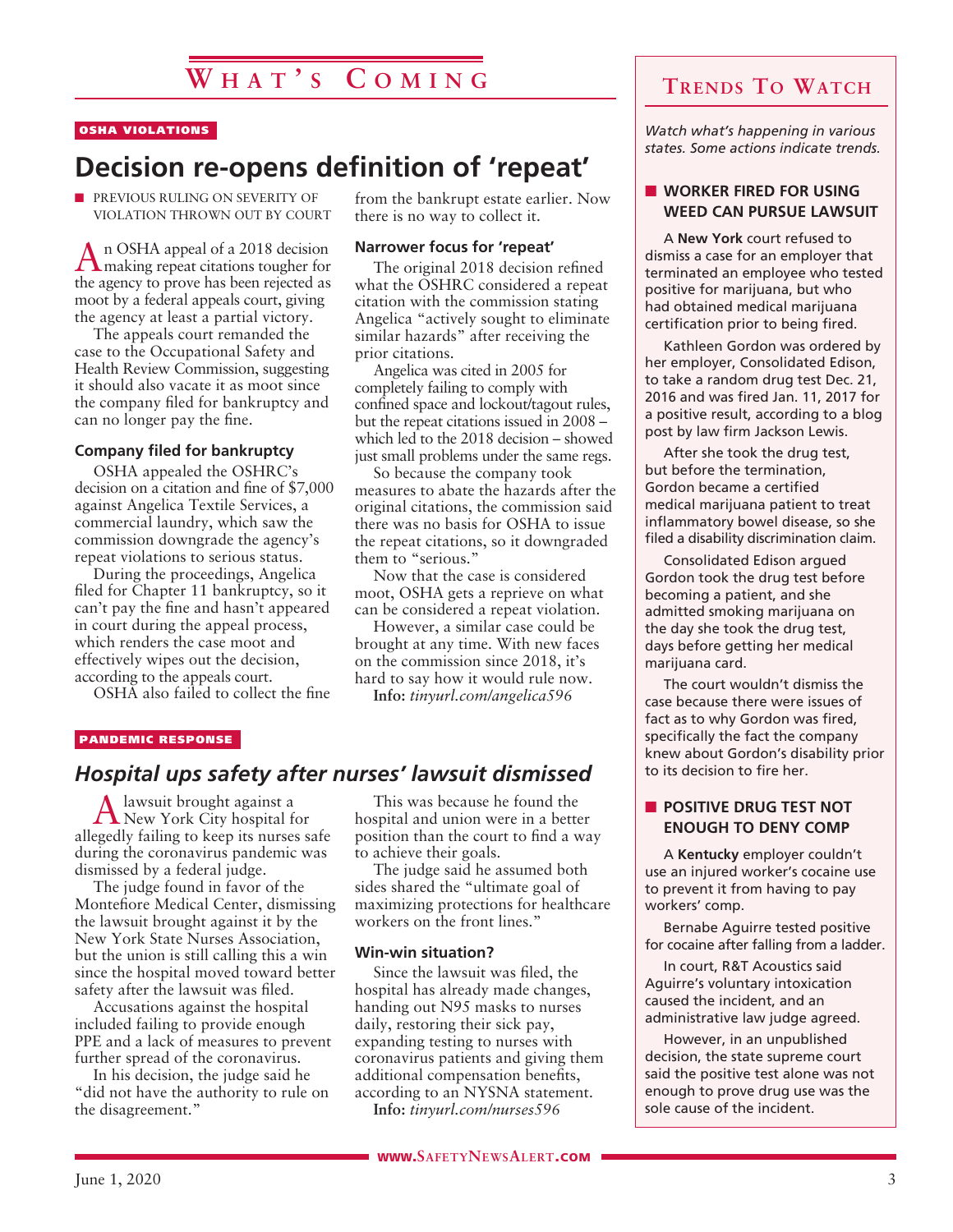# **Roundup of most recent OSHA citations**

#### Worker dies from inhaling lacquer thinner: \$183K fine

OSHA cited a contractor after a worker died from inhaling lacquer thinner he used to resurface a bathtub.

Inspectors said the company failed to evaluate the chemical wash cleaning task to determine the level of exposure to lacquer thinner.

**Fine:** \$183,127

- **Company:** Creative Multicare Inc., Jonesboro, GA
- **Business:** Building contractor **Reasons for fine:**

- *One willful violation for failure to:*
- identify and evaluate respiratory hazards in workplace
- *14 serious violations, including failure to:*
- construct room used for mixing chemicals to proper fire-resistive rating
- use gravity or mechanical exhaust ventilation system in storage rooms
- use powered industrial trucks rated for use in atmospheres where ignitable or explosive mixtures were present
- provide employees with flame retardant clothing
- assess workplace for hazards requiring PPE
- ensure workers used protective eye equipment
- require employees use appropriate hand protection while using chemicals
- ensure employees' facial hair didn't prevent proper seals with tightfitting facepiece respirators
- provide eye- or body-washing stations where corrosives were present
- protect employees from airborne concentrations of Toluene above permissible exposure limits

The company was also cited for one other-than serious violation.

#### Employees exposed to fall, forklift hazards: \$216K

A manufacturer was cited for exposing employees to fall, forklift and a variety of other hazards. **Fine:** \$216,299 **Company:** Mods International Inc., Appleton, WI

**Business:** Prefabricated metal building and component manufacturing **Reasons for fine:**

- *Seven repeat violations for failure to:*
- certify workplace hazard assessment was performed
- develop and implement written hazard communication program
- provide effective training on hazardous chemicals in work areas
- check fire extinguishers annually
- train forklift operators
- properly store oxygen cylinders
- install and use equipment according to instructions on labels
- *14 serious violations, including failure to:*
- administer effective hearing program
- establish and implement written respiratory protection program
- provide medical evaluation to test employee ability to use respirator
- provide training about fall hazards
- ensure flexible cords weren't used as fixed wiring

#### Hand caught in machine: 7 violations, \$77K fine

OSHA cited a New Jersey food manufacturer after a worker's hand got caught in a rolling machine. The worker suffered severe cuts and bruises. **Fine:** \$77,184

**Company:** D.O. Productions, Lodi, NJ **Business:** Frozen specialty food **Reasons for fine:**

*One repeat violation for failure to:*

- provide machine guarding for equipment ingoing nip points
- *Six serious violations for failure to:*
- ensure ladders were used only for purpose designed for
- outline procedures for control of hazardous energy
- perform periodic inspections
- of energy control procedures • provide training on energy control program
- affix lockout/tagout devices to equipment being cleaned
- prevent flexible cords from being used as fixed wiring

#### **WORKERS' COMP DECISIONS**

#### Repetitive stress injury wasn't reported: Benefits?

A worker injured his shoulder due to repetitive stress, but didn't report it right away. Can he collect?

- **What happened:** He began feeling pain in his right shoulder caused by repetitive stress over a ten-year period until his right rotator cuff "locked up," preventing use of his right arm. He didn't report the problem or seek medical help until the injury occurred.
- **Company's reaction:** The condition wasn't reported until the incident happened, so it can't be classified as a repetitive stress injury.
- **Decision:** Yes, he could collect. With repetitive trauma, an identifiable point in time is established when the employee stops working and seeks medical help, according to the court.
- **Cite:** *Martinez v. International Paper Co.*, NE Court of Appeals, No. A-19-409, 1/7/20.

#### Worker refuses medical exam: Can he collect?

A worker refused an independent medical exam after pain from his injury flared up a few years later. Can he collect benefits?

- **What happened:** The worker injured his shoulder, requiring surgery. Two years later, the injury began bothering him again, but his doctor said he'd need renewed authorization from the company before treatment could begin.
- **Company's reaction:** You gave up your right to comp when you refused to take the exam.
- **Decision:** He could collect. The original authorization was never rescinded, so an independent exam wasn't required.
- **Cite:** *Harris Steel Group Inc. v. Botkin*, IA Court of Appeals, No. 19-0015, 1/9/20.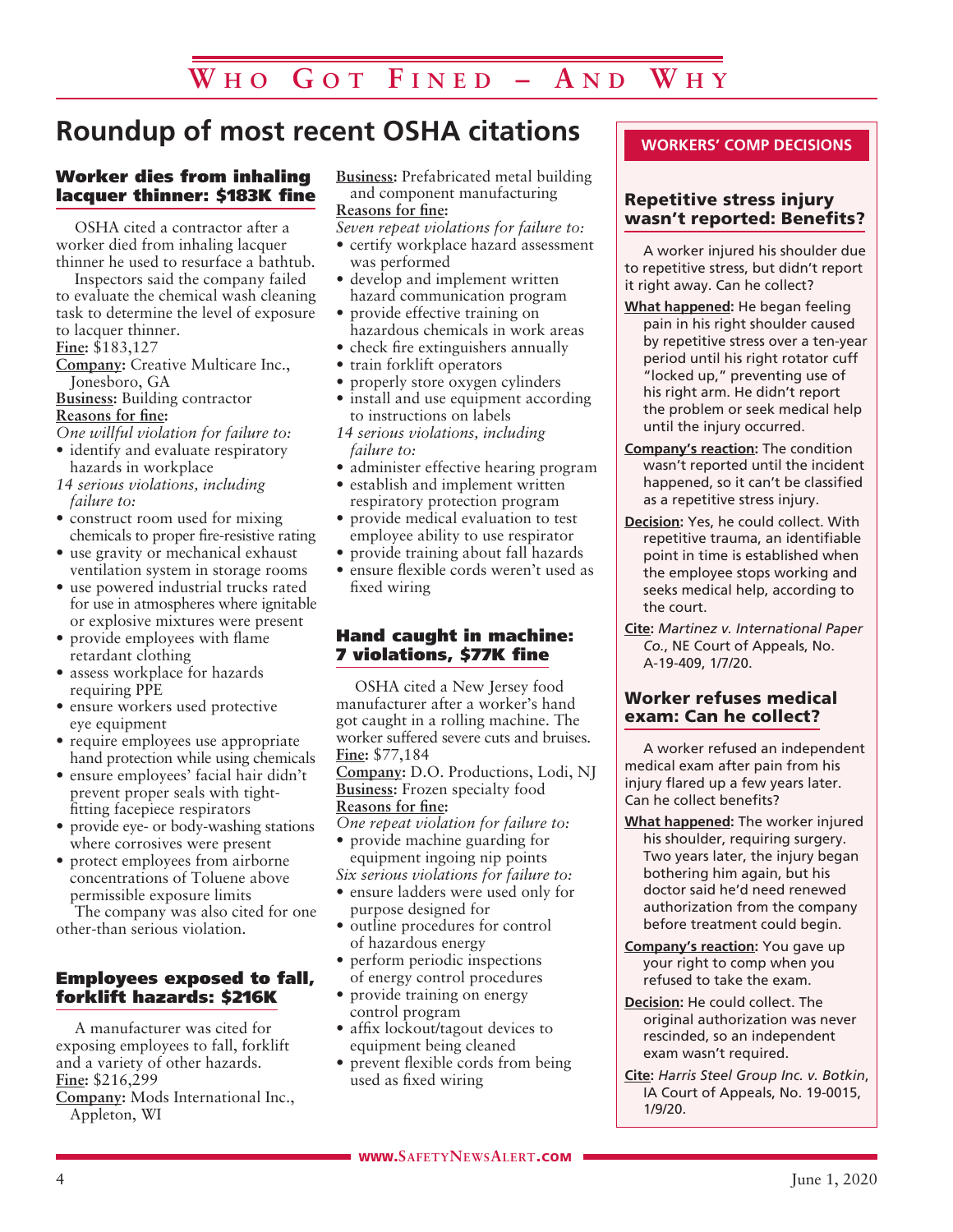#### MITIGATE EXPOSURE

# **Coronavirus prompts companies to develop new protective tech**

From vibrating wristbands and smart phone apps for social distancing to devices that warn users when they're about to touch their face, companies are coming up with ways to mitigate exposure to the coronavirus.

Big companies like Ford as well as smaller software and tech companies are developing new technology to keep workers and the public safe during the coronavirus pandemic.

#### **Ford's wristbands**

Ford Motor Company has been testing electronic social-distancing wristbands to help lower the risk of spreading COVID-19 inside its factories while they retool and manufacture PPE and medical equipment.

These wristbands are like watches, but they're designed to vibrate anytime workers come within 6 feet of each other to help enforce mandated social distancing, according to a Fox Business story.

Because the coronavirus is mainly spread through droplets from the mouth and nose that can travel distances of 3 to 6 feet, Ford and other companies are working on ways to keep workers at least 6 feet apart while they perform their job duties to help reduce the risk of transmission.

#### **Hygienehook and other gadgets**

Some companies have come up with other unique ways to help prevent the spread of the disease, such as DDB Ltd., a company that makes office furniture, which recently designed the "hygienehook," a pocketsize gadget which lets you open a car door without touching it, which was featured in a recent Reuters story.

Others, such as 3D printing company CAD Crowd, opened themselves up for suggestions from the public via a gadget design contest.

They've received about 65 entries, including ideas for a wrist-mounted disinfectant sprayer, half gloves for pushing buttons with your knuckles instead of your fingers and a device for cab users to open car doors without touching the handles.

#### **AI analytics for fever detection**

Another tech firm, Scylla, a U.S. based AI company, designed analytics software to measure the temperature of a person's forehead and send out an alert if a fever is detected.

The software requires taking and analyzing images from a thermal camera and could be used in places like airports and hospitals.

#### **App for social distancing**

New York-based FROM has designed a social-distancing app for use with smart phones that functions similarly to Ford's wristbands.

Their Social Safety App began beta testing in April. Users install the app then wear their smart phone on an armband while they work.

If workers come within 6 feet of one another, the app alerts them through beeps, vibrations and light displays, and the closer they get the sounds and lights become more urgent.

Social Safety App also keeps a private record of accidental close contact, so in case of infection, employers can warn employees of potential exposure to the coronavirus.

*For more information, access this story on our website.*

#### *Judge throws out worker's coronavirus lawsuit*

A lawsuit brought by an employee and a community advocacy group against Smithfield Foods for alleged shortcomings in reducing worker exposure to the coronavirus was dismissed by a federal judge.

The judge found Smithfield's Milan, MO, pork plant had taken significant steps to reduce a COVID-19 outbreak.

#### **Efforts to reduce transmission**

Those steps involved enhanced cleaning and disinfection of the facility, promotion of social distancing guidelines, processing fewer hogs and increasing pay for employees who are working fewer hours.

Between the company's efforts to reduce transmission of the disease and the fact there are currently no confirmed cases of COVID-19 at the plant, the court couldn't conclude an outbreak was inevitable.

For those reasons the judge dismissed the case, which was filed by a worker known as "Jane Doe" and the Rural Community Workers Alliance, according to an AgriPulse.com story.

#### **Deferred to OSHA and CDC**

The court deferred to Department of Agriculture and OSHA jurisdiction over the matter to "ensure uniform national enforcement" of guidance issued for the meat and poultry industry by OSHA and the Centers for Disease Control and Prevention.

A ruling on whether the plant was complying with the OSHA/CDC guidance would only be "binding on Smithfield, but not other meatprocessing facilities because the court lacks personal jurisdiction over them."

That could potentially lead to inconsistent regulations in the industry, and because of the rapidly evolving guidelines emerging due to the coronavirus pandemic "maintaining a uniform source for guidance and enforcement is crucial," the judge stated.

#### **Actual, imminent harm?**

While the judge said he understood workers' worries over the coronavirus threat in the meat and poultry processing industry, his analysis had to determine whether there was actual, imminent harm if the injunction didn't go through.

He made certain to point out this was "not the same as analyzing whether employees risk exposure if they continue to work, and unfortunately, no one can guarantee health for essential workers – or even the general public – in the middle of this global pandemic."

**Info:** *tinyurl.com/SFlawsuit596*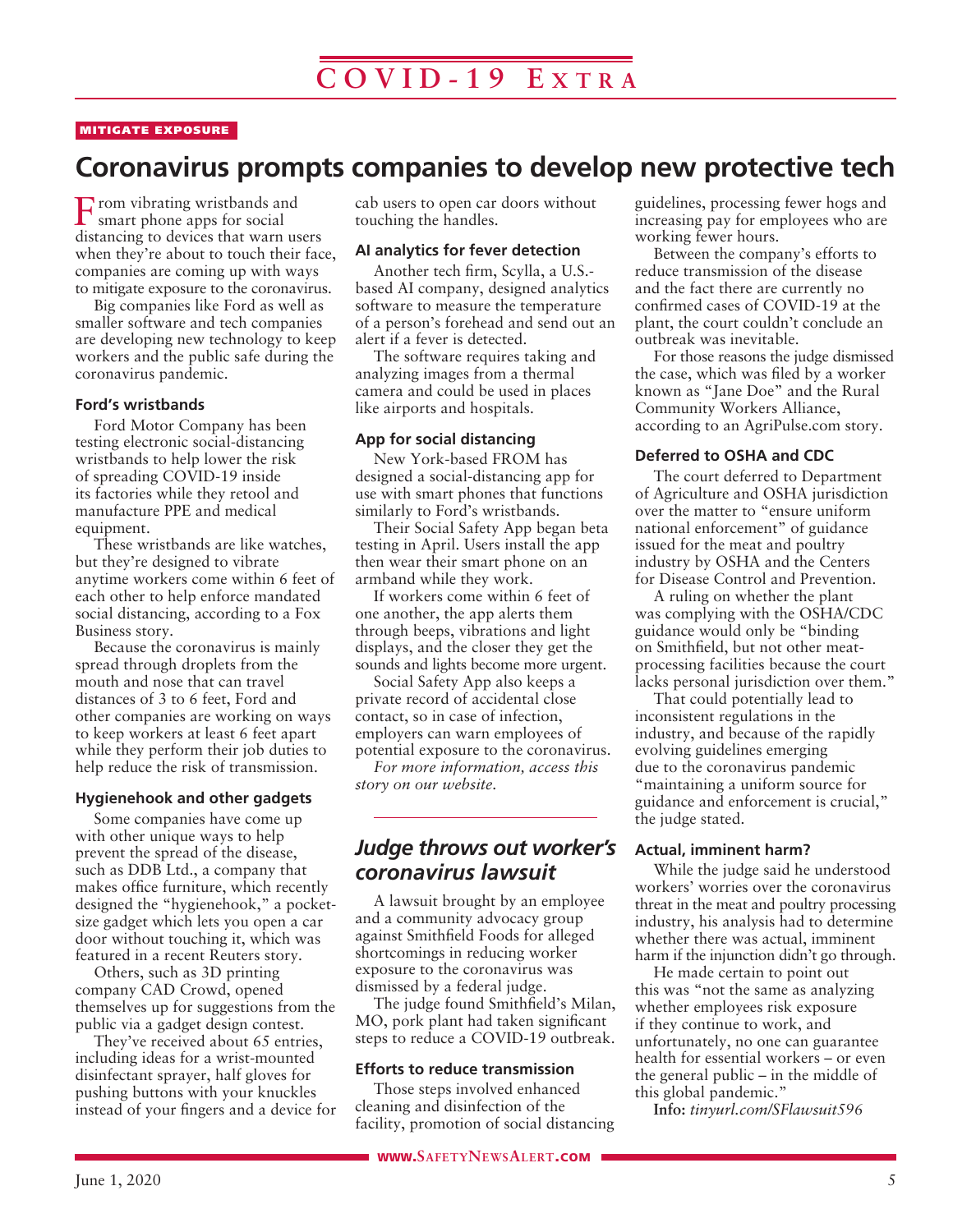#### PANDEMIC RESPONSE

# **OSHA's coronavirus-related whistleblower process to be audited**

The Department of Labor's Office of Inspector General announced it will be auditing OSHA's coronavirus whistleblower complaint process.

A May 6 letter to the agency states the audit will focus on actions taken to address COVID-19-related complaints and their overall impact on OSHA operations.

#### **Anti-retaliation measures**

OSHA issued a reminder April 8 telling employers they can't retaliate against workers who report unsafe conditions during the pandemic.

"Employees have the right to safe and healthy workplaces," the reminder stated, and any worker who believes their "employer is retaliating against them for reporting unsafe working conditions should contact OSHA immediately."

Retaliation includes termination, demotion, denial of overtime and promotions or reduction in pay or hours.

By mid-April, the agency received more than 3,000 complaints from workers in essential industries operating during the pandemic, reporting PPE shortages, poor efforts in maintaining social distancing and workers forced to work with

employees who were visibly ill.

Many complaints came from healthcare workers who were issued plastic ponchos and masks made from paper towels as PPE because of a shortage of proper safety equipment.

**Info:** *tinyurl.com/oigaudit596*

### *Court: Previous record no excuse in fatality case*

A company's excuse that it never had an incident before was not a good enough defense against an OSHA citation for a workplace fatality, according to the Occupational Safety and Health Review Commission.

The OSHRC said the company's 50-year, fatality-free history didn't mean the hazard didn't exist.

Science Applications International Corporation (SAIC) trained marine mammals to detect trespassing swimmers around U.S. Navy installations.

On April 28, 2014, three SAIC employees were training a sea lion in San Diego Bay.

Two employees handled the animal while on a boat while the third worker would attempt to avoid detection by the sea lion.

The swimmer was wearing a wetsuit and a weighted belt and was expected to hold his breath and dive underwater while avoiding the animal.

Because it was around 9 p.m., visibility for the swimmer was greatly reduced, and flashlights were only used in emergencies.

#### **Drowned during delay**

On one run the animal became distracted by a wild sea lion and failed to locate the employee underwater.

The swimmer was found unresponsive by the SAIC team.

The swimmer was later pronounced dead at a nearby hospital, with the cause of death listed as drowning.

#### **General Duty Clause citation**

OSHA investigated the incident and cited SAIC under the General Duty Clause for failing to protect its employees from "drowning hazards while swimming during marine mammal training operations."

An administrative law judge upheld OSHA's citation and \$5,000 fine.

SAIC appealed, arguing that its employees weren't at risk of drowning, citing its 50-year history. However, the OSHRC didn't accept the argument.

**Info:** *tinyurl.com/SAIC596*

#### *Sharpen your judgment – THE DECISION*

#### *(see case on Page 2)*

No, Pete's company lost. The court found the company didn't document disciplinary action, so there was no evidence it disciplined its employees for safety violations.

The company claimed it did discipline its employees for safety issues, but those disciplinary actions involved a verbal warning only for a first offense. Since the verbal warning was usually enough, it didn't have evidence of further disciplinary action.

OSHA argued that since the company didn't have any proof it disciplined its employees for safety-related infractions – including the supervisor and employee involved in this case – there was insufficient proof of unpreventable employee misconduct.

Because of the lack of evidence, the court agreed with OSHA and upheld the citation.

#### **N** ANALYSIS: ENFORCEMENT OF SAFETY RULES

Safety rules need to be properly enforced, and that involves documentation, even on the first offense.

In this case, the company claimed it didn't have any safety problems and cited its lack of documented employee violations as proof.

But the court saw the lack of documentation as a total failure to enforce safety rules that could have prevented an employee from becoming injured.

**Cite:** *Secretary of Labor v. Cooper T. Smith Corporation, doing business as Blakely Boatworks Inc.,* Occupational Safety and Health Review Commission, No. 16-1533, 4/1/20. Dramatized for effect.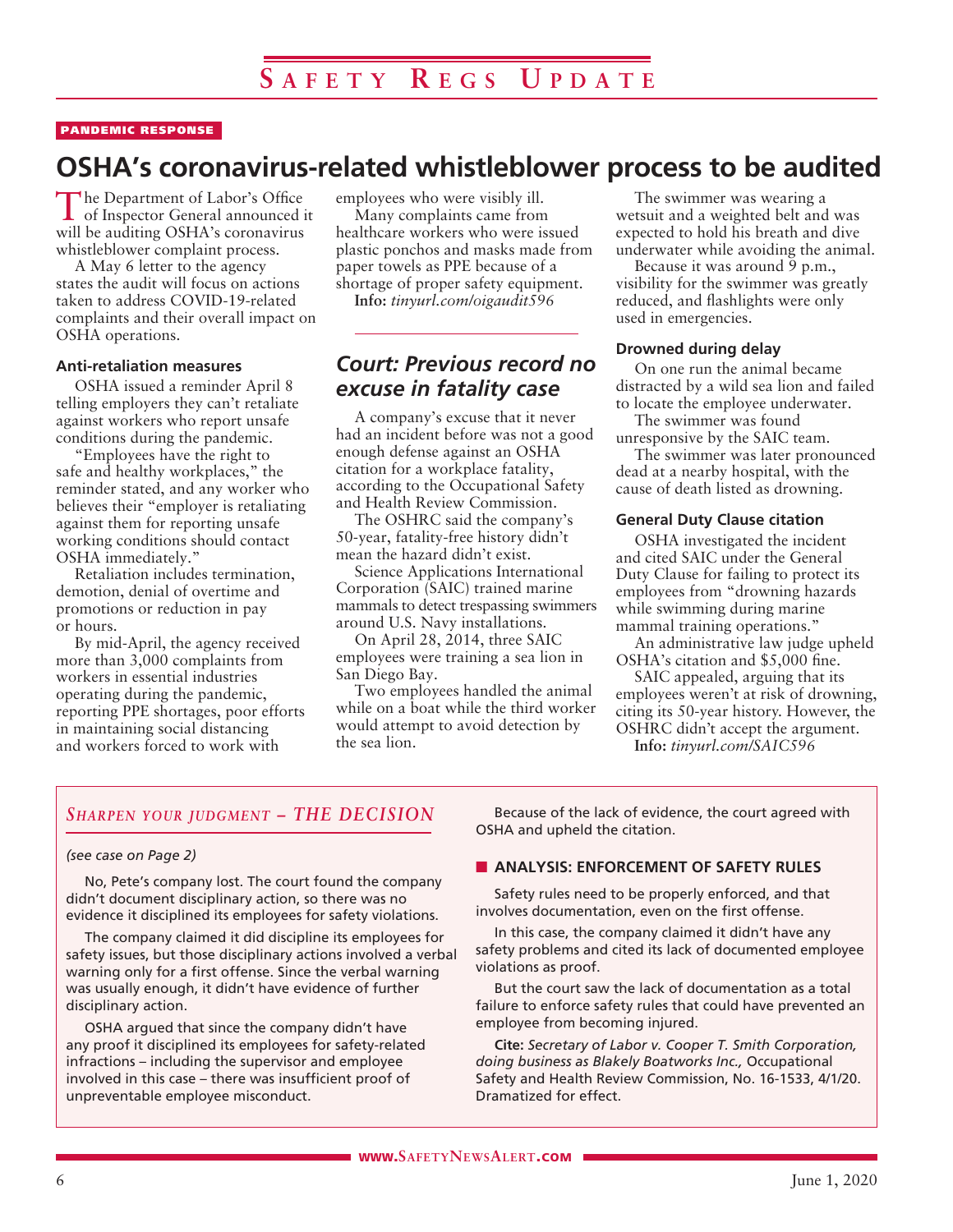# **F e d e r a l A c t ivi t i e s**

# **Government notices on workplace safety**

*Here's* SCA*'s digest of key notices that appeared recently in the* Federal Register (FR) *or on OSHA's website concerning workplace safety issues.* 

#### OWNER SENTENCED

The owner of a New Jersey construction company pleaded guilty to one count of felony perjury for lying to OSHA inspectors during an investigation into two separate incidents involving workers falling through skylights.

After pleading guilty, Robert Riley, owner of RSR Home Construction, was sentenced to two years of probation and fined \$5,500 for lying under oath during a May 2018 OSHA investigation.

OSHA began investigating Riley and his business after two of his employees – in two separate incidents – suffered serious injuries after falling through an unguarded skylight while repairing a roof.

RSR Home Construction agreed to a \$50,000 penalty for one willful and three serious violations for lack of fall protection and other safety issues while in proceedings before the Occupational Safety and Health Review Commission.

During the OSHA investigation, Riley testified he didn't authorize his employees to work on roofs, but text messages to the injured workers revealed he directed them to begin repairs on the roof where the incidents took place.

#### FOOD SERVICE SAFETY

OSHA issued a new alert for keeping restaurant and food and beverage business employees providing curbside pickup and takeout services safe during the coronavirus pandemic.

This alert provides safety tips for restaurant and food and beverage businesses to protect their workers from COVID-19 exposure while providing curbside pickup and takeout services.

Safety measures OSHA recommends for these businesses include:

• reserving parking spaces near the

front door for curbside pickup only

- avoiding direct hand-offs if possible • displaying door or sidewalk signs
- with services available, instructions for pickup and hours of operation
- practicing sensible social distancing by maintaining 6 feet between coworkers and customers
- allowing workers to wear masks over their nose and mouth to prevent them spreading the virus
- encouraging workers to stay home if they're sick
- providing alcohol-based hand rubs containing at least 60% alcohol along with a place to wash hands, and
- encouraging workers to report any safety and health concerns. The alert is available in English and

Spanish. **Info:** *tinyurl.com/foodone596* and

*tinyurl.com/foodtwo596*

#### CORONAVIRUS TESTING

The U.S. Equal Employment Opportunity Commission says an employer can administer a coronavirus test before permitting employees to return to the workplace.

The confirmation comes via the EEOC's FAQ about coronavirus page:

**Q:** May an employer administer a COVID-19 test before permitting employees to enter the workplace?

**A:** The ADA (Americans with Disabilities Act) requires that any mandatory medical test of employees be "job related and consistent with business necessity." Applying this standard to the current circumstances of the COVID-19 pandemic, employers may take steps to determine if employees entering the workplace have COVID-19 because an individual with the virus will pose a direct threat to the health of others. Therefore an employer may choose to administer COVID-19 testing to employees before they enter the workplace to determine if they have the virus.

**Info:** *tinyurl.com/testingada596*

#### **WHERE TO GET HELP**

#### **NEED INDUSTRY-SPECIFIC INFO ON RE-OPENING?**

The American Industrial Hygienist Association has released Industryspecific guidelines for safe reentry of the workplace following coronavirus-related shutdowns.

The AIHA initially posted resources for the retail, restaurant, hair and nail salon, and construction industries to safely get back to work following the coronavirus pandemic.

Guidance for other industries will be added, including gyms, home services such as plumbers and pest control and office environments.

Guidelines include recommendations on:

- ventilation
- personal hygiene
- physical distancing, and
- enhanced cleaning.

**Info:** *backtoworksafely.org*

**What safety pros say**

What are your strategies

| for bringing employees<br>back to work onsite? |
|------------------------------------------------|
| 92%                                            |
| Enhance cleaning/disinfection                  |
| 76%                                            |
| Provide flex-work arrangements                 |
| 56%                                            |
| Provide masks to workers                       |
| 54%                                            |
| Reduce number of onsite workers                |

**Source:** Mercer Human Resource Consulting, 400 responses

Forty-three percent of survey respondents said they will continue virtual work where possible.

**Info:** *tinyurl.com/minrisk596* for more on return-to-work.

*Each issue of* SCA *contains an exclusive survey to give safety professionals insight into what their peers nationwide are thinking and doing.*